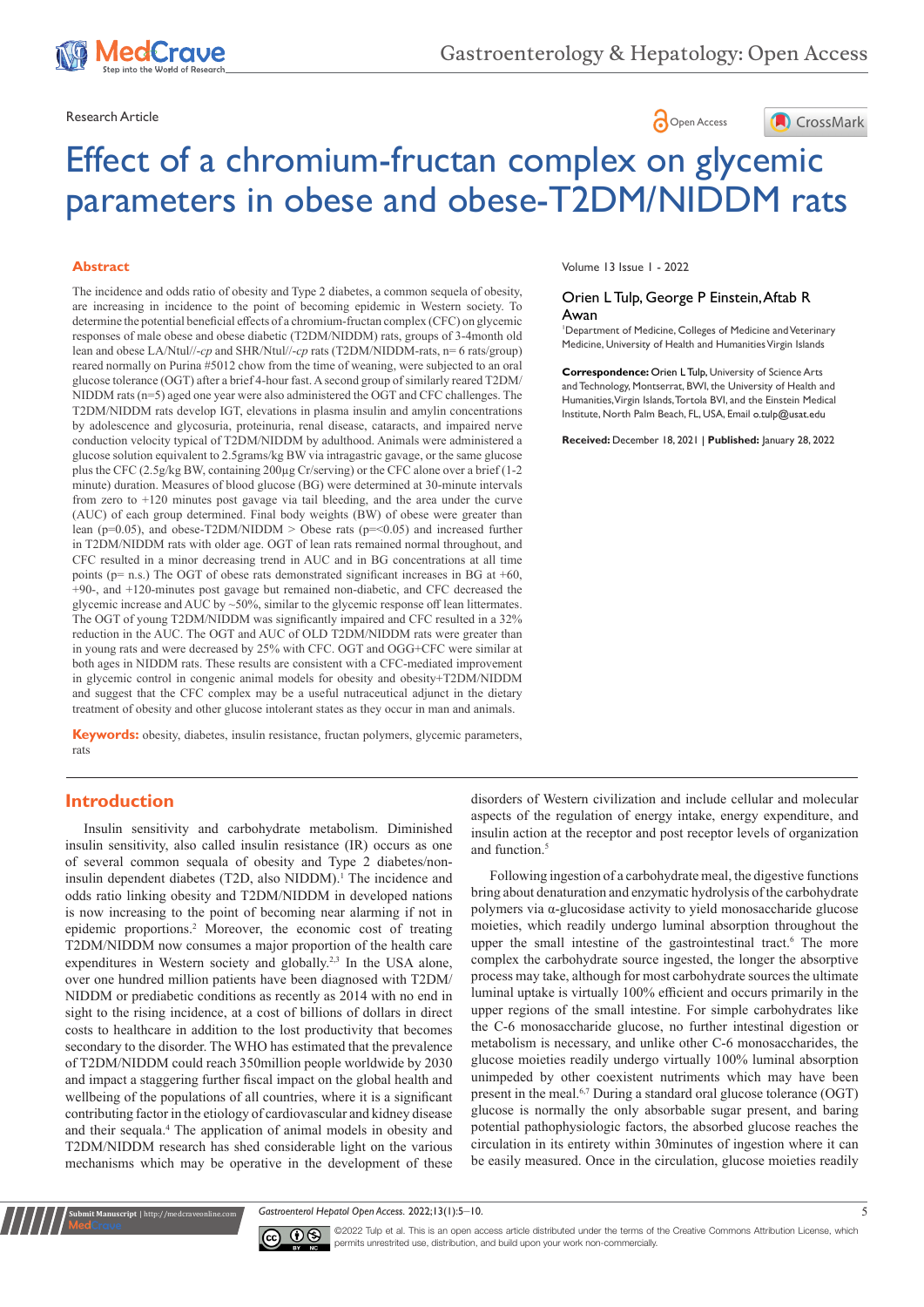undergo uptake in peripheral tissues including muscle and adipose tissue, where insulin receptors become an essential intermediate in the internalization of the glucose moieties and where oxidation of the substrate can occur. The plasma concentrations of glucose after the 30-minute time point of an OGT thus represent the efficiency of peripheral uptake in muscle, adipose tissue, and other tissue depots, and are a valid indication of insulin sensitivity and insulin resistance in mediating glucose uptake in insulin sensitive tissues. Thus, the resulting plasma concentrations reflect the net glycemic index for the ingested nutriment, reflecting the magnitude of the glycemic load reaching the circulation and awaiting peripheral uptake and metabolic disposal. The greater the magnitude of the glycemic index and glucose area under the OGT curve, the greater the intensity of the insulin response that might be required to clear the circulatory loads of the glucose constituents of the meal. Chronically elevated circulating levels of insulin in concert with other hormonal actions contribute to decreased sensitivity to insulin actions including the efficiency of receptor binding of insulin in muscle and adipose tissue, the major insulin dependent tissues, with the result of a prolongation in plasma clearance of the glucose load imposed as occurs over time in the OGT test.1,6,7 In a normal OGT the pre-OGT glucose concentrations would be expected to return to at or near pre-OGT glucose concentrations well within 2hours of the glucose challenge. In states of insulin resistance however, the area under the OGT curve would be expected to be of greater magnitude than in animals exhibiting normal insulin sensitivity and glucose uptake in primary peripheral tissues including muscle and adipose tissue.

The complex saccharide inulin is a D-fructofuranosyl fructan (fructooligosaccharide) polymer with a single C-2 glucopyranosyl unit bonded to the terminal reducing end of the D-fructofuranosyl polymer thereby giving rise to a single digestible sucrose unit.<sup>7</sup> Fructans have a comparatively low molecular weight (3,00-5,000 Da) compared to other starchy compounds and are fermented at least in part by intestinal microflora.<sup>8</sup> Accordingly, inulin has a low glycemic index rating due to it containing the indigestible β-glycosidic polymer containing 20-30 fructose residues via the β-1-4 glycosidic linkages and with no known detrimental effects following human consumption. The lone terminal sucrose moiety generates equimolar quantities of glucose and fructose, where the fructose that is generated via initial α-glucosidase digestion may contribute to the perception of sweetness of the complex. Digestibility of carbohydrate polymers in mammalian organisms is typically limited to the C-2 linked D-glucopyranosyl unit positions on the terminal reducing end of the polymer and giving rise to an easily digestible terminal glucose or sucrose unit via a α-glucosidase activity. Limited additional degradation of the remaining fructan polymer and other oligofructan polymers may occur via action of intestinal microorganisms of the bifidobacterial, clostridia fusobacteria and other normal intestinal microbial species.<sup>9</sup> Fructans are complex polymers containing fructose, a C-6 monosaccharide with a greater sweetness but a delayed luminal absorbability due to molecular differences at the C-2 carbon, which impede the normally efficient glucose absorption processes, resulting with fructose entering the enterocyte via facilitated diffusion, a slower process.<sup>6</sup> Fructan polymers are commonly found in plants of the *Compositae* and *Liliacae* families, where they may be extracted from the roots, tubers, and bulbs of the plants.<sup>8</sup> Additionally, fructans may also be isolated in smaller amounts from some species of algae and in numerous monocots and dicot plant sources including agave, asparagus, onions and garlic, leeks, barley, wheat, and others. The inclusion of inulin compounds into carbohydrate-rich and sweetened foods would be expected to attenuate the glycemic index of other nutriments which included the polymers and are referred to herein as the 'CFC complex.'

In addition to the immediate effects of glycemic responses, because of their neutral physicochemical properties, fructans can remain in the gastrointestinal tract for some time, throughout much of their normal transit through the gut where they contribute to favorable effects on gastric emptying, viscosity of the luminal contents, and resulting in an attenuation in absorptive kinetics of other nutrients.<sup>9</sup> Fructans are often combined with functional foods and nutritional supplements to contribute to an attenuation of the intestinal absorptive responses of meals and augment satiety reflexes. Chromium, sometimes referred to as 'Glucose Transfer Factor (GTF) may enhance insulin mediated aspects of glucose uptake in insulin dependent tissues, where it has been proposed to enhance insulin-receptor interactions and in improved glucose uptake at the receptor level via interactions with the insulin receptor.<sup>10</sup> In clinical trials addition of chromium to the treatment regimen was associated with improved glycemic control in NIDDM.<sup>11</sup>

The development of obesity occurs in numerous rodent animal models mostly as the result of an autosomal recessive trait, where it has been associated with impaired leptin actions in the CNS where defects in leptin binding and actions are proposed to result in hyperphagia in the obese phenotypes of the rodent strains<sup>12-14</sup> These strains include those that bear the -*cp* trait originally derived from the *-cp* trait of the Koletsky rat by Hansen and characterized by Michaelis and others.12–15 Obesity becomes expressed in the LA/Ntul-*cp* and SHR/Ntul-*cp* strains by 5 to 6weeks of age and readily detected by alterations in gait, stance, physical appearance, and measurements of resting metabolic rates (RMRs) which are consistently lower than in their similarly reared lean littermates prior to significant differences in body weights of the two phenotypes.15 The *-cp* trait is expressed as an autosomal recessive epigenetic trait in the LA/Ntul//-*cp* and SHR/ Ntul//-*cp* strains and occurs consistently in a multigenerationally fashion in 25% of the offspring of heterozygous breeders.12,13 The strains have been subjected to twelve cycles of backcrossing by Hansen to establish the congenic status of the strains and are believed to have been the first obese rat strains to have established the congenic status benchmark when the current colonies were established. The longevity of the lean phenotype of LA/Ntul//-cp rats has been observed to attain over 4years while the obese phenotype has been observed to live 3years.15 In contrast, the obese phenotype of the SHR/ Ntul//-cp rats has rarely been observed to live beyond 15months of age. The obese of these strains develop numerous pathophysiologic characteristics known to be risk factors for obesity and T2DM/NIDDM linked disorders in one or both strains, including hyperamylinemia, hyperinsulinemia, hyperleptinemia, impaired nonshivering thermogenesis, hypertriglyceridemia, and in glomerulonephropathy with glycosuria and proteinuria, nerve conduction disorders, cataracts, impaired glycemic responses to a glucose challenge indicative of insulin resistance, and other pathophysiologic changes in the SHR/ Ntul//-*cp* strain.16–18 The LA/Ntul//-*cp* strain remain non-diabetic throughout their known lifespan, while the SHR/Ntul//-*cp* strain develops T2DM/NIDDM by early adulthood or before.<sup>19</sup> These congenic models represent unique models to investigate obesitylinked disorders in that the only known genetic difference between lean and obese littermates is the epigenetic expression of obesity beginning early in their postweaning development. The development of obesity in obese rodent has often been attributed to hyperphagia, but in a recent study hyperphagia in the lean littermate failed to produce obesity, suggesting that factors other than hyperphagia *per se* are a primary cause, and are reminiscent of the well-known Vermont Study of Obesity by Sims et al,<sup>19</sup> where normally lean volunteers were overfed for long periods of time but who also failed to become obese by overfeeding alone. The specific nutritional components or

**Citation:** Tulp OL, Einstein GP, Awan AR. Effect of a chromium-fructan complex on glycemic parameters in obese and obese-T2DM/NIDDM rats. *Gastroenterol Hepatol Open Access.* 2022;13(1):5‒10. DOI: [10.15406/ghoa.2022.13.00487](https://doi.org/10.15406/ghoa.2022.13.00487)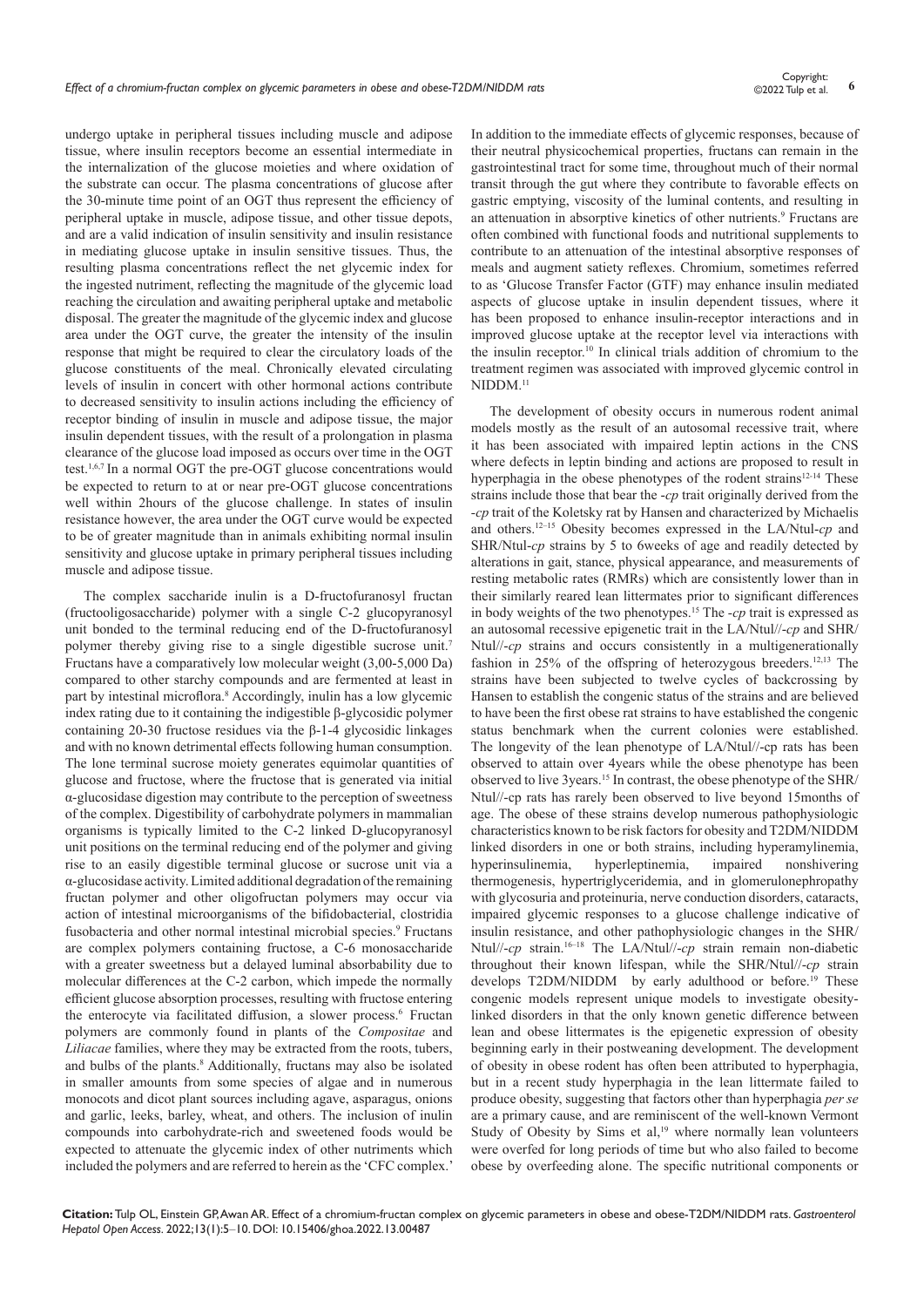other factors which contribute to the expression of the *-cp* trait and its sequala in the corpulent rat strains are little known.

The purpose of the current study was to determine if incorporation of a chromium-fructan polymer complex supplement with minimal digestibility (the 'CFC complex') could improve the OGT responses of normally reared SPF/VAF obese LA/Ntul//-*cp* and SHR/Ntul// *cp* T2DM/NIDDM rats. This CFC complex is a common ingredient some nutritional supplements have sometimes suggested as a dietary supplement to control appetite, and which likely attributes its dietary actions to lower the magnitude of glycemic responses following ingestion of carbohydrate laden meals, especially those high in simple carbohydrates that add the appetite enhancing sensation of sweetness to the palate. The post-prandial glycemic responses of humans are likely to vary considerably, with or without the CFC complex included depending on the nutriment content of the meal itself, the level of obesity and any potential loss of insulin sensitivity in peripheral tissues that may be apparent, exercise levels, lifestyle factors, genetics including those that contribute to the 'thrifty gene' hypothesis, one's chronologic age, and other aspects likely too numerous to quantify. Because of the genetic similarity in lean and obese members of these strains and the identical housing and rearing conditions of the animal subjects, these considerations help to confer an absence of non-obese and other extraneous traits that may be commonplace among human populations when interpreting the results of the study to the glycemic responses of administering an CFC complex during a controlled glucose challenge. Should the CFC complex be an effective nutraceutical at controlling post prandial glycemic responses in obesity, T2DM/NIDDM and other glucose intolerant conditions, its incorporation into meal planning and dietary practices could contribute to a reduction in the physical and financial burden to society resulting from these conditions.

### **Materials and methods**

Animal subjects and Housing. Male animals were selected from the Drexel colony of LA/Ntul//-*cp* and SHR/Ntul//-cp rats at 6weeks of age and separated into lean and pre-obese groups based on developing characteristics of the emerging obese or obese+T2DM/ NIDDM state, which included early subtle changes in gait, stance, palpable fat and resting VO2. Selected animals were placed in shoebox cages lined with one inch of pine shavings, in a temperature (22-24 C) and humidity controlled (50-60% RH) environment from six until 12weeks of age. Animals were fed Purina Chow #4012 and house water *ad libitum* throughout the study. The Purina chow had a reported energy density of 3.34kcal/gram (14.2kjoules/gram) based on the manufacturer's certificate of analysis and contained (w/w) 55.6% carbohydrate, 22.5% protein, 4.5% fat, 4.6% crude fiber, 6% ash, and 1-2 % essential vitamins and minerals and <5% moisture. Specific nutrient sources included ground extruded yellow corn, soybean meal, fish meal, cane molasses, wheat middlings, alfalfa meal, ground oats, brewer's dry yeast, wheat germ meal, dried beet pulp, soybean oil, dicalcium phosphate , calcium carbonate, salt, and a blended vitamin supplement containing B-12 s, calcium pantothenate, choline chloride, riboflavin, thiamin, niacin, DL-methionine, D-activated animal sterol as a source of Vitamin D3, vitamin A, pyridoxine hydrochloride, vitamin E, calcium iodate, manganous oxide, ferrous carbonate, cobalt carbonate, copper sulfate, zinc sulfate, and zinc oxide. This diet has been deemed a complete life cycle diet especially formulated to support the growth, development, and maintenance of rats, including reproduction and lactation, and has been a standard rodent diet for biomedical research worldwide for many decades. The composition of the Chromium-Fructan complex (CFC) is depicted in Table 1 below.

|  | Table I Chromium-Fructan Complex Composition |  |  |  |  |
|--|----------------------------------------------|--|--|--|--|
|--|----------------------------------------------|--|--|--|--|

| Constituent             | g/100g  |  |  |
|-------------------------|---------|--|--|
| Calcium (as CaCO3)      | 8.06    |  |  |
| Chromium*               | 0.0065  |  |  |
| Dahlia Root Complex     | 32.261  |  |  |
| Fructose                | 40.3215 |  |  |
| <b>Glucose Polymers</b> | 19.3510 |  |  |
| Total                   | 100.000 |  |  |

As chromium dinicotinate-glycinate and chromium picolinate, 1:1w/w mix, as originally incorporated in Dalulean™ wafers, obtained from (HPF, Trevose PA) and recommended as a dietary adjunct for appetite control.

Experimental Procedures: OGT and CFC preparation and administration. Animals were administered a 4-point oral glucose tolerance test (OGT) after a brief 4-hour period of food depravation, with free access to house water. The glucose challenge containing 2.50 grams glucose/kg of body weight as a 50% glucose solution was administered via intragastric gavage in the forenoon hours (1000- 1200hr.) or subjected to the glucose challenge in the presence of the CFC complex (2.5g/kg body weight) or both glucose and CFC sequentially over a 1–5-minute duration. Bloods were obtained before (i.e., fasting) and 30, 60, 90, and 120minutes following the glucose or CFC challenge. Blood glucose concentrations were determined and recorded immediately after the blood draws with a rapid glucose oxidase method (Glucometer Elite®, Ames Laboratory, Elkhart IN). The glucose area under the OGT curve (AUC) was determined as described by Tulp et al as modelled after the procedure originally described by Wolever and used in our laboratory for many years.<sup>20,21</sup> Plasma concentrations of Insulin and amylin were determined via radioimmunoassay using materials obtained from Penninsula Laboratories, Pomona CA.16 Hemoglobin A1C was determined spectrophotometrically following microcolumn resin separation of hemoglobin fractions using commercially prepared reagents and materials obtained from Sigma Chemical Company, St Louis, MO, USA. Data were analyzed via standard statistical procedures with the Stat view program, Abacus Concepts Berkley CA) and graphics accomplished with the Prism program (Prism Academy, San Diego, CA). The protocol and all experimental procedures were approved by the Institutional care and use committees prior to the conduct of this study.

#### **Results**

Body weights and fasting glycemic parameters of rats. The body weights and some glycemic parameters of the animals studied are presented in Table 1 and indicate that the weights of obese animals were significantly greater than their lean littermates when 4 months of age, while the weights of the obese T2DM/NIDDM rats at 3months of age were modestly less than observed in the non-diabetic obese rats. Body weights of the old obese T2DN rats were significantly greater than all other groups studied, averaging twice the weights of the younger obese T2DM/NIDDM rats. Fasting glucose, insulin, and amylin concentrations were greater in the obese than in the lean LA/Ntul//-*cp* rats and were further increased in both young and old SHR/Ntul//-*cp* rats, consistent with their progressive development of diabetes. The percent hemoglobin A1c values were within normal concentrations in the lean and obese LA/Ntul//-cp rats are indicative of a long-standing normoglycemic status in both phenotypes despite their indication of insulin resistance as indicated by the greater Insulin to glucose ratio in the obese animals. This measure of insulin resistance indicated by the plasma insulin and glucose concentration was further deranged among the obese T2DM/NJDDM rats of both ages consistent with their diabetic state.

**Citation:** Tulp OL, Einstein GP, Awan AR. Effect of a chromium-fructan complex on glycemic parameters in obese and obese-T2DM/NIDDM rats. *Gastroenterol Hepatol Open Access.* 2022;13(1):5‒10. DOI: [10.15406/ghoa.2022.13.00487](https://doi.org/10.15406/ghoa.2022.13.00487)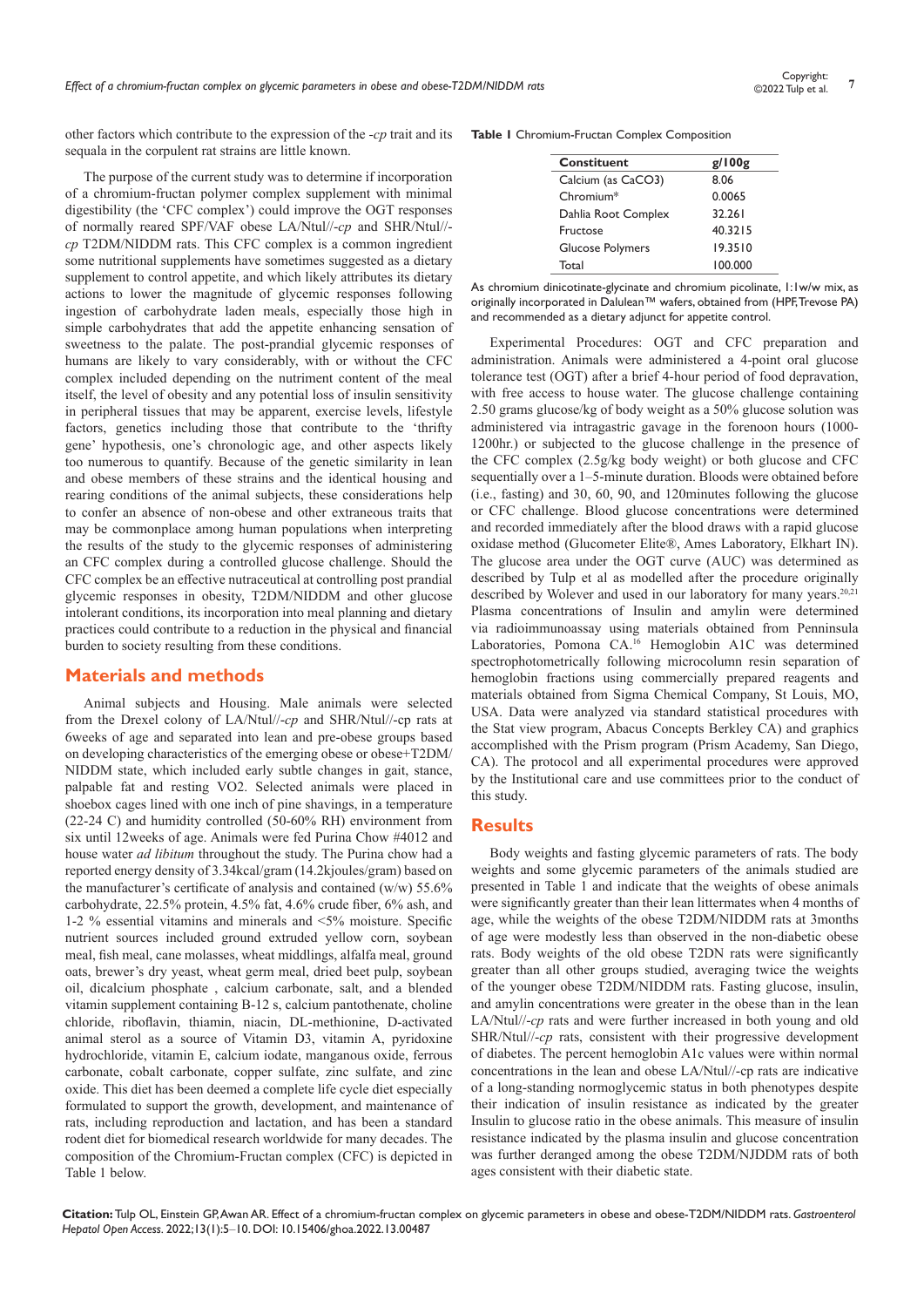

**Figure 1** OGT and AUC of lean and obese LA/Ntul//-*cp* rats with glucose or CFC complex. Data are mean ±1 SEM, N= 6 animals/treatment group. The mean AUC of each treatment group is indicated in legend in parenthesis following each group.



**Figure 2** OGT and AUC of Young obese SHR/Ntul//-*cp* rats with glucose or CFC complex. Data are mean ±1 SEM, N= 6 animals/treatment group. The mean AUC of each treatment group is indicated in legend in parenthesis following each group. Note the different range of values on the vertical axis compared to Figure 1 above.

Glycemic parameters, including OGT and AUC in lean, obese and obese-T2DM/NIDDM rats. The OGT of lean and obese LA/Ntul//-cp rats are depicted in Figure 1 and indicate that the periodic glucose concentrations and the AUC of obese phenotype was greater than their lean littermates, consistent with moderate insulin resistance while remaining non-diabetic. The glucose concentrations and the AUC improved modestly when administered the CFC complex alone or in combination with the glucose challenge. In contrast, the OGT and AUC of the lean phenotype were similar with and without the CFC complex at all time points measured during the OGT. The OGT and AUC of obese T2DM/NIDDM rats of both ages were significantly greater than those of the non-diabetic obese rats and increased further in older obese T2DM/NIDDM rats. Addition of the CFC complex resulted in moderate decreases in the OGT and AUC in young diabetic rats, and significant decreases in both OGT and AUC glycemic parameters in the older T2DM/NIDDM rats (Figures 2 & 3).





**Figure 3** OGT and AUC of Old obese SHR/Ntul//-cp rats with glucose or CFC complex. Data are mean ±1 SEM, N= 5 animals/treatment group. The mean AUC of each treatment group is indicated in legend in parenthesis following each group. Note the different range of values on the vertical axis compared to Figure 1 above.

The CFC complex tended to extend the distribution in the presence of the glucose challenge, likely due to the incorporation of the more slowly luminal digestibility of glucose and fructan polymers. The glycemic responses to OGT were significantly more impaired in the obese T2DM/NIDDM rats of both ages than was observed in the non-diabetic obese animals. In addition, in female LA/Ntul// *cp* rats offered sucrose supplement in their drinking water for up to 30months of age also failed to demonstrate characteristics of diabetes but did demonstrate an enhanced caloric efficiency throughout their lifespan, a marker of insulin resistance when contrasted to their obese littermates.<sup>18</sup>

#### **Discussion**

The prevalence of overweight and obesity are increasing in epidemic proportions in developed nations around the globe, along with the numerous pathophysiologic sequela that commonly accompany the excess adiposity and imposing a substantial human and fiscal burden on available resources not previously encountered.<sup>2-4</sup> The basis for the excess adiposity is multifactorial in nature, as no single genetic, metabolic, or environmental cause beyond the obvious caloric imbalance has yet been identified as a primary cause. In addition, studies in human subjects often pose difficulties except for the likely exception of identical twins where genetic determinants are presumed virtually equivalent, and body weights and relative adiposity similar whether reared together or apart, thus attenuating in large part the possible differences experienced by variations in environmental or lifestyle factors.16 The environmental and genetic differences may be considerable among and between human populations, thus introducing potential variables not readily recognized and which may, depending on the experimental variables, be subject to introduction of unforeseen complications when attempting data analysis and interpretation. The congenic corpulent rat models present a unique opportunity to study individual factors however as the only obvious differences between the lean and obese phenotypes is the expression of the autosomal recessive -*cp* trait. The housing conditions and feeding regimens of all animals in the study were identical. The obese of both strains demonstrated measurable insulin resistance, a cardinal observation among obese animals and most obese human subjects and in the present study are attributable to the expression of the -*cp* trait, but only those animals in which the *-cp* trait was backcrossed into the SHR/N background developed obesity plus T2DM/NIDDM by early adulthood.22 The most prominent common factor between the two corpulent strains is the development of hyperinsulinemia at sometime early on during the postweaning growth stage and which in the present study was well established in the obese of both strains by 3-4months of age. The overall magnitude of insulin resistance in the obese differed between the two strains however and was significantly greater in the SHR/Ntul//-*cp* model, where it also continued to increase with age. In studies by Michaelis et al, long term administration of a high sucrose failed to induce diabetes in obese LA/N-*cp* rats by 10months of age, the end point of that investigation.<sup>22</sup> As depicted in Figures 1-3 above, the glycemic responses to OGT were significantly more impaired in the obese T2DM/NIDDM rats of both ages than was observed in the nondiabetic obese animals. In addition, when female LA/Ntul//-*cp* rats offered sucrose supplement in their drinking water for up to 30months of age they also failed to demonstrate characteristics of diabetes but did demonstrate an enhanced caloric efficiency throughout their lifespan, a marker of insulin resistance when contrasted to their lean littermates.18 The differences in insulin sensitivity in the presence of elevated circulating insulin concentrations have been reported at least in part to a decreased efficiency of GLUT-4 transporter migration from the endoplasmic reticulum to the plasma membranes of muscle and adipose tissues and a partial oxidative shift from carbohydrates

**Citation:** Tulp OL, Einstein GP, Awan AR. Effect of a chromium-fructan complex on glycemic parameters in obese and obese-T2DM/NIDDM rats. *Gastroenterol Hepatol Open Access.* 2022;13(1):5‒10. DOI: [10.15406/ghoa.2022.13.00487](https://doi.org/10.15406/ghoa.2022.13.00487)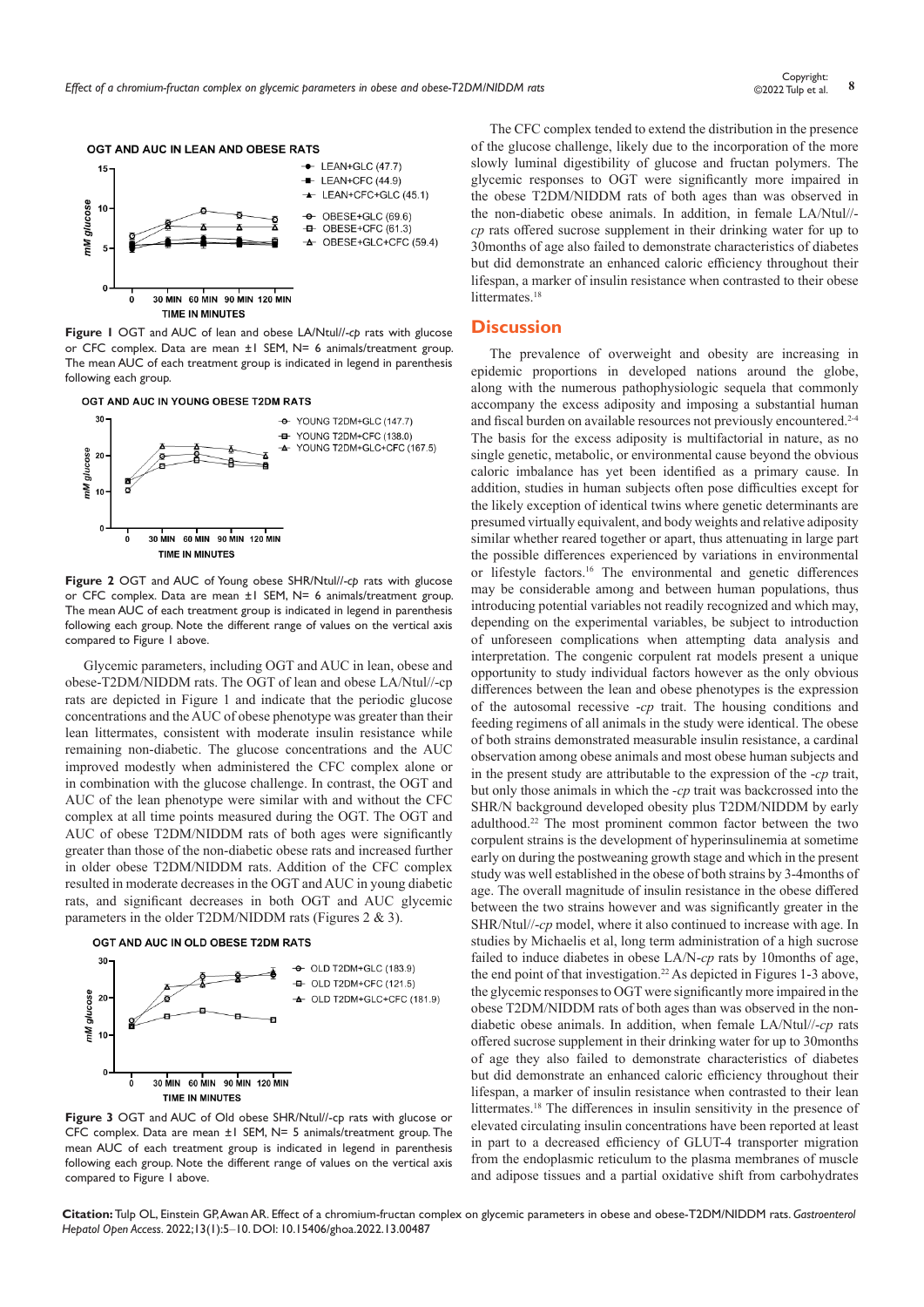to non-carbohydrate substrates with corresponding proportionate increases in lipogenesis.23 The lipids can enter storage depots more energetically efficiently than glucose, as they do not require the GLUT-4 or other high energy linked transmembrane transport systems.24 In contrast, fructose utilizes insulin independent GLUT-5 receptors for intracellular uptake, where the fructose moieties can readily enter glycolysis.6

The increases in plasma insulin concentrations were also associated with increases in plasma amylin, an active peptide hormone that is typically co-secreted with insulin and plays a role in the regulation of gastric emptying and is thus linked to satiety responses.11 Obese animals of this and other obese rodent strains demonstrate hyperphagia, however, and the elevations in plasma amylin concentrations in the present study may also be an indication of amylin resistance. Amylin receptors are located in the antrum section of the stomach, and by slowing the rate of gastric emptying can help to normalize appetite, but in the presence of amylin insensitivity secondary to the elevated levels present in the obese animals, impede the satiety responses, and enable hyperphagia to occur. The fate of the excess calories consumed, independent of the macronutrient source becomes an easy target for fat accumulation among obese animals, and which excess fat accumulation may further impede carbohydrate linked insulin actions.

| <b>Phenotype</b>     | Weight, g      | <b>Fasting Glucose</b> | <b>Fasting Insulin</b> | <b>Fasting Amylin</b> | <b>HbAIc</b>   |
|----------------------|----------------|------------------------|------------------------|-----------------------|----------------|
| Lean                 | $365 \pm 18a$  | $4.97 \pm 0.16a$       | $0.62 \pm 0.10a$       | $5.2 \pm 0.08a$       | $2.8 \pm 0.2a$ |
| Obese                | $554+23c$      | $6.06 \pm 0.22 b$      | $14.7 \pm 1.5$ b       | $23.7 \pm 2.6$        | $3.2 \pm 0.3a$ |
| Young Obese-Diabetic | $295 \pm 10 b$ | $12.50 \pm 1.60c$      | $39.3 \pm 3.0c$        | $50.5 \pm 5.5c$       | N.D.           |
| Old Obese-Diabetic   | 750+22d        | $14.90 \pm 2.00c$      | 78.4±4.1d              | $66.7 + 4.9d$         | N.D.           |

OGT and AUC 4month of age in lean and T2DM/NIDDM rats and old (12months) obese T2DM/NIDDM rats. Glucose reported in mM, Insulin as ng/ml, Amylin as pM, and HbA1c as %. The letter following each values indicate difference at p=<0.05 from other groups.

The absorptive phase of the OGT was delayed in obese of both strains, with the greatest extension in the obese-T2DM/NIDDM rats of both ages and only partially restored in the presence of the CFC complex. The OGT responses may be partially a reflection of the glucose and fructan polymers present in the CFC formulation. Glucose polymers in the form of polycose, with a molecular weight of approximately 5,000 Da, are commonly used in carbohydrate feeding formulations, where they can be utilized to be an easily but more slowly digestible caloric additive similar to partially hydrolyzed cornstarch without inducing undue luminal osmotic or digestive distress.9 The fructan polymers however impose a different digestive impact however as the bulk of fructan digestion occurs via microbial actions in the large intestine, and the monosaccharide moieties thereby generated but not directly oxidized by the colonic actions may enter the circulation much later in the digestive processive, and thus contribute little to the OGT glycemic responses, including the multiple insulin-dependent aspects of non-shivering thermogenesis and the capacity for energy expenditure, which have also been shown to be impaired in both obese strains of this and other studies.<sup>5,15,17,20,22</sup> The contributions of the CFC complex on the absorptive phases of the glycemic responses to a glucose load resulted in improvements in the glycemic responses, resulting in lower peak glucose concentrations and a decrease AUC in obese animals, while in lean animals the decreases in glycemic responses and AUC were minimal, including the fasting insulin, amylin, and hemoglobin A1c concentrations. The HbA1c is formed via a non-enzymatic protein-glycosylation process and is reflective of the average ambient 24-hour glucose concentrations generated over the lifespan of the RBC, which is 3 to 4months duration in many mammalian species including humans. In other studies, the HbA1c concentrations of obese SHR/N-*cp* rats have been observed to remain elevated throughout much of the lifespan in that strain but were not quantified in the present study.<sup>17</sup>

# **Conclusion**

The results of the present study indicate that inclusion of a chromium-fructan complex administered during a carbohydrate challenge can improve the glycemic parameters during an oral glucose tolerance test in two congenic obese and obese-diabetic rat strains that share the same origin of the epigenetic *-cp* trait for obesity. These observations further suggest that the CFC complex employed may be

a useful nutraceutical adjunct in the dietary treatment of obesity and other glucose intolerant states as they occur in man and animals. The prevalence of obesity and its numerous pathophysiologic sequelae are now approaching epidemic proportions in many Westernized nations, where the consequences of obesity including T2DM/NIDDM, chronic renal and cardiovascular disease impose a heavy burden on the medical and financial resources of those nations. The dietary inclusion of complex carbohydrates and fiber remains one of the mainstays of a balanced diet, and which can contribute to normalization of glycemic parameters of meal ingestion, including improvements in insulin sensitivity and glucose uptake in muscle and adipose tissue, where most of the insulin resistance of obesity occurs. Inulin is an indigestible fructan polymer often found in numerous low glycemic index foods. As such, fructan complexes are often included in the composition of functional foods, where they contribute to a beneficial propagation and activity of the bifidobacterial microorganisms while suppressing the multiplication of the less healthful fusobacteria and facilitating maintenance of a healthy colonic pH via their fermentative actions. In addition, dietary fructans also contribute to the physicochemical properties, luminal viscosity, and organoleptic characteristics while attenuating the intestinal nutrient absorptive capacity of meals. Normalization of the glycemic response to meals is a desirable element in dietary planning in overweight, obesity and glucose intolerant states and implemented over time may contribute to a reduction of the metabolic and pathophysiologic sequela associated with obese, prediabetic and diabetic conditions. While the specific molecular or biochemical mechanisms of the improvements in post prandial glycemic cannot be determined from the present study, it is concluded that the inclusion of the CFC complex may prove to be a useful adjunct in the dietary management of impaired glycemic responses to ingested meals in man and animals.

### **Acknowledgements**

The author acknowledges Ms. Mary Victor and Mr. Huang Peisong for animal care and husbandry, Dr Steve Dubin for veterinary care, and Ms. Susan Krasner for assistance in data collection, analysis, and data processing. The author acknowledges Professors Aftab Awan and George Einstein of USAT and UHHVI for editorial assistance in reviewing this manuscript and data analysis. In addition, the author wants to thank Drexel University, the University of Science Arts and